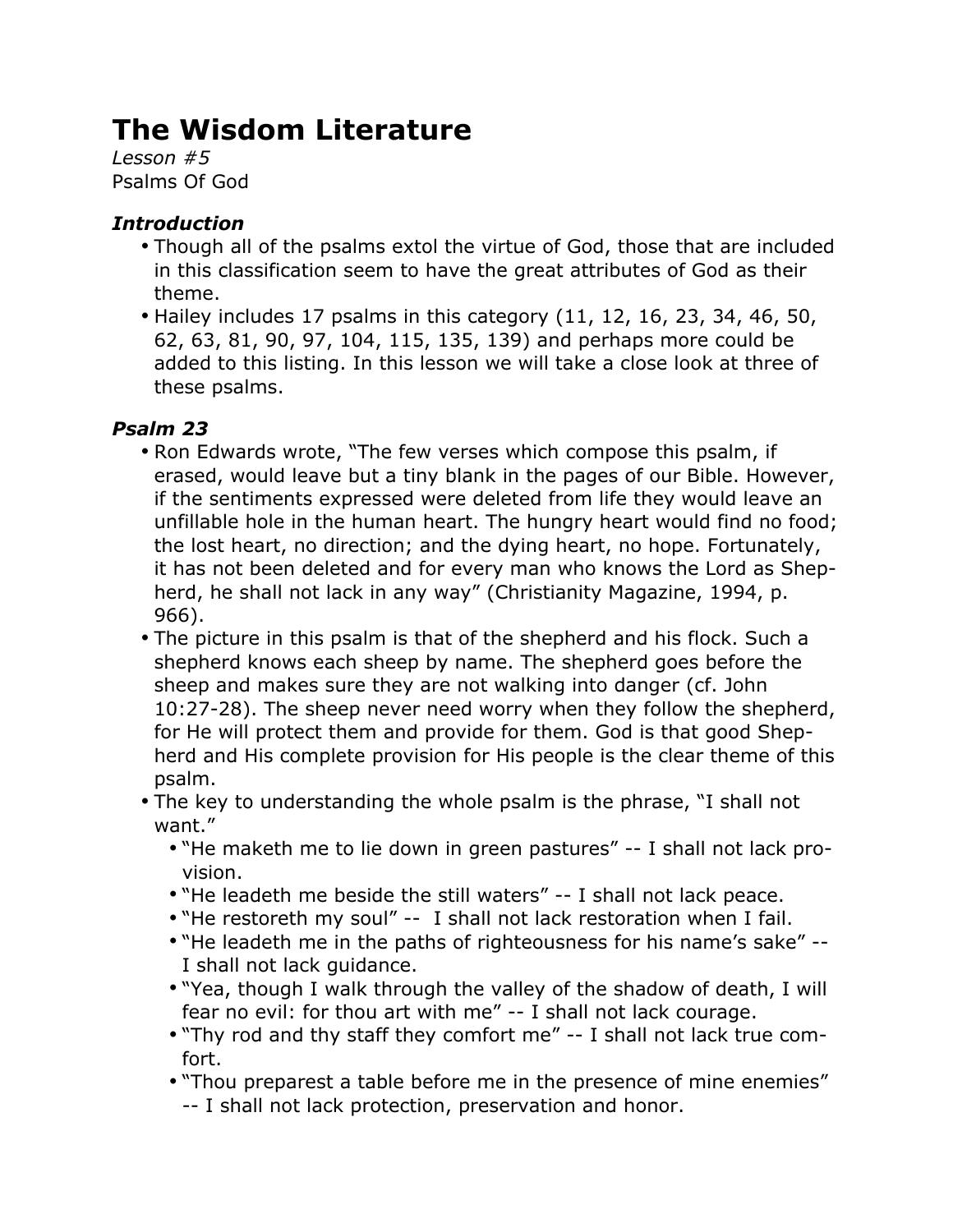- "Thou anointest my head with oil" -- I shall never lack joy.
- "My cup runneth over" -- I shall never lack fullness of blessing.
- "Surely goodness and mercy shall follow me all the days of my life" -- I shall not lack the Divine favor as long as I live on the earth.
- "And I will dwell in the house of the Lord forever" -- I shall not lack a heavenly home when this life is over.
- Each of the seven Old Testament names for God, i.e., the definition for each name, is found in this psalm.
	- Jehovah-Jireh -- "The Lord will provide" (Genesis 22:13-14).
	- Jehovah-Rapha -- "The Lord will heal or restore" (Exodus 15:26).
	- Jehovah-Shalom -- "The Lord our peace" (Judges 6:24).
	- Jehovah-Tsidkenu -- "The Lord our righteousness" (Jeremiah 23:6).
	- Jehovah-Shammah -- "The Lord is there" (Ezekiel 48:35).
	- Jehovah-Nissi -- "The Lord our banner" (Exodus 17:8-15).
	- Jehovah-Raah -- "The Lord my shepherd" (Psalm 23:1).
- If the "Lord is my shepherd," all of these blessings are true and promised. Tragically, however, the Lord is not the shepherd of many. When the Lord is not the Good Shepherd of our lives then these abundant provisions are always missing. To be able to quote the Shepherd psalm is good, but to know the Shepherd is better.

### *Psalm 115*

- Unbelievers have always asked, "Where is your God? What has He done for you lately?" False belief systems have arisen from the fertile ground of their unbelief. Men have sought to remake God in their own image and the result, to a lessor or greater extent, has been idolatry.
- Ancient Israel faced these questions and the problem of idolatry. God warned them sternly against succumbing to the seductive siren song of false religions (Exodus 20:4-5). This psalm is written to contrast the living God who made the world with idols made by the hands of men. It points out, by means of ridicule, the vanity of following an impotent idol (cf. 1 Kings 18:27; Isaiah 44:9-20; Jeremiah 10:1-16).
- Idols were not self-existent, eternal beings. Rather, they were the work of the hands of men.
	- They had mouths (vs. 5), but they could not communicate. These idols could make no promises or guide the behavior of their followers.
	- The idols had eyes (vs. 5), but they could not see the needs of their worshipers. God's eyes are upon His children, and He watches over them (Psalm 32:8; 1 Peter 3:12). Nothing is hidden from God's eyes, and He never sleeps. The man who trusts an idol has to watch over the idol; it cannot watch over itself (Judges 6:25-32).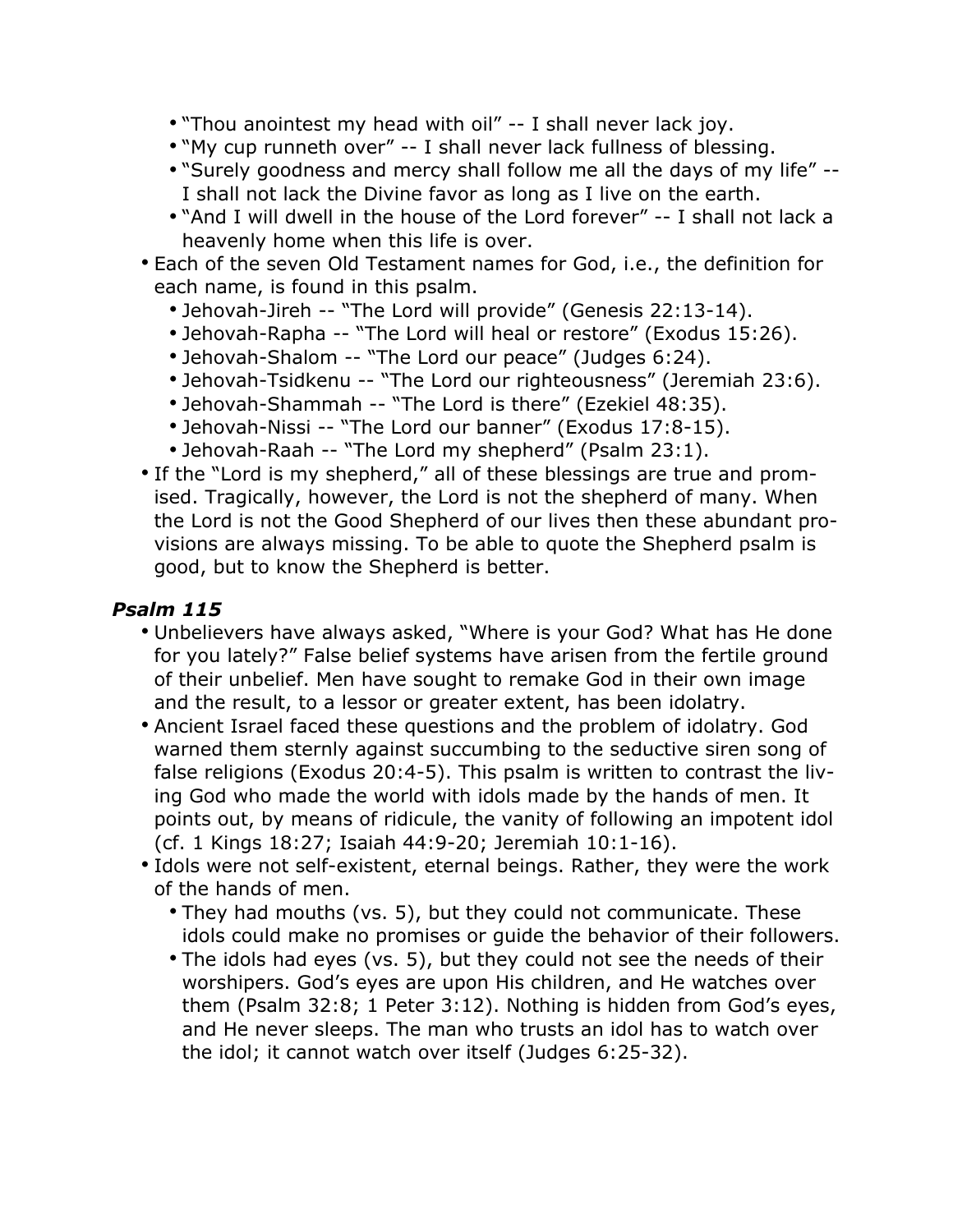- Idols have ears (vs. 6), but they cannot hear the prayers of their petitioners (cf. 1 Kings 18:26-29). God's ears are open and He hears when we call. He urges His children to call upon Him (1 Peter 5:7).
- Idols have noses, but they cannot smell (vs. 6). The point here being made seems to be that an idol cannot receive praise. When Noah built an altar and offered a burnt offering, "the Lord smelled a sweet savour" (Genesis 8:20-21). This was God's response to Noah's sacrifice of praise. A dead idol can never receive a sacrifice or respond to worship and praise.
- An idol has hands (vs. 7), but has no power to help his worshipers. God's arm is strong and His hand mighty (Psalm 89:13). His good hand was upon Ezra (7:6, 9, 28) and Nehemiah (1:10; 2:8, 18).
- Finally, idols have feet (vs. 7), but they have no presence among their followers. The worshiper must come to the idol; in fact, he must carry the idol (Jeremiah 10:5). Instead of carrying men's burdens, the false God is a burden (Isaiah 45:1-7). Jehovah goes with us in every situation (Matthew 28:20; Isaiah 41:10; Psalm 23:4).
- The practical impact of the contrast between God and idols needs to be clearly noted. Man becomes like what he worships -- "They that make them are like unto them; so is every one that trusteth in them" (vs. 8). It is reasonable that if one worships an impotent idol, when it comes to dealing with life's problems, he will be rendered as impotent as the god he worships. On the other hand, God is our help and shield and we can put our trust in Him (vs. 9; cf. Psalm 46:1-3; 121:2).
- God is mindful of man to bless him. He remembered Noah (Genesis 8:1), Abraham (Genesis 19:29), Rachel (Genesis 30:22), and Joseph (Genesis 42:9). When God makes promises to His people, He always keeps them (Psalm 11:5). Whether we are great or small, if we fear God and trust in Him, He will be mindful of us and work out His will in our lives. It is Jehovah who is, therefore, worthy of our blessing and praise (vs. 18). We should bless Him for who He is and what He has done.

#### *Psalm 139*

- What compels you to awe and wonder? What kind of things amaze you? Perhaps the first things that come to your mind are the mighty forces of nature -- the power of a tornado, the devastation of an earthquake, and the destruction of a flood. It could be the birth of a baby -- your baby! It could be a scene like the sun glistening against the majestic Grand Teton Mountains or while high in the Blue Ridge Mountains, watching the sun lay to the west and the smoke encircling the mountain peaks. These are awesome scenes.
- However, as we consider Psalm 139 and meditate upon the attributes of God, the awe that we feel over nature's scenes pales in comparison.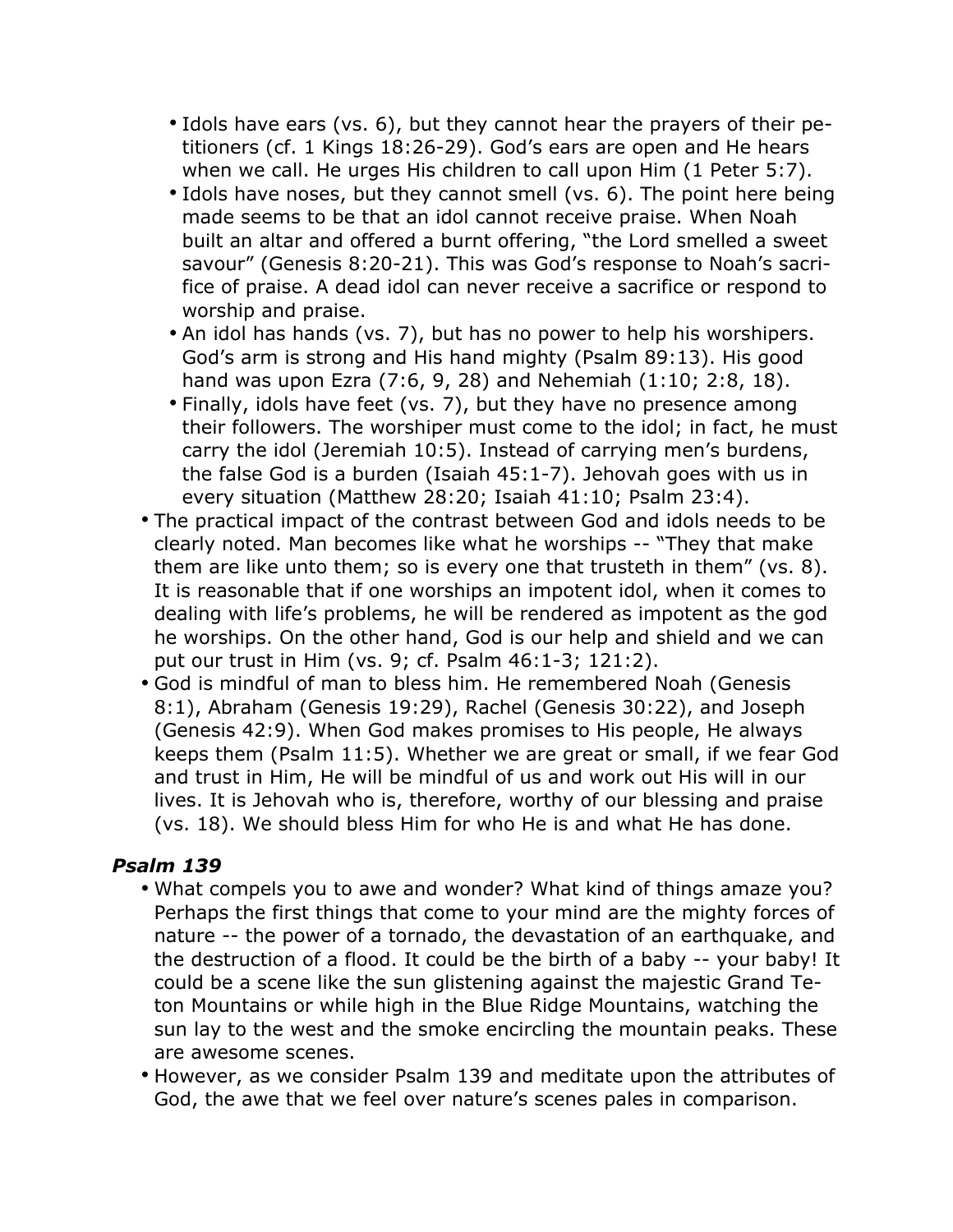- God is omniscient (vss. 1-6).
	- The word omniscience means "all-knowing" and involves the ability to know whatever He chooses. David considered God's knowledge in a very personal way. Five times in the psalm he referred to God knowing him (vss. 1, 2, 4, 23).
	- God knew David because He had searched the king. What did God know? He knew David's heart (vs. 1; cf. 1 Samuel 13:14; 16:7); his thoughts (vs. 2); his actions (vs. 3); his words (vs. 4); and, his needs (vs. 5). David could only exclaim as he meditated upon his God that "such knowledge is too wonderful for me; it is high, I cannot attain unto it" (vs. 6).
- God is omnipresent (vss. 7-12).
	- The word omnipresent means "all-present" and affirms that God is everywhere He chooses. Is it possible to go to a place where you will not find God? Jonah attempted to flee from the presence of the Lord, only to discover that God was with him to bring him back to the place of obedience and service. Adam and Eve attempted to hide from God but failed (cf. Jeremiah 23:24).
	- God's presence is expressed in four ways in this psalm.
		- The extreme of height (vs. 8).
		- The extreme of depth (vs. 8).
		- The extreme of direction (vss. 9-10).
		- The extreme of darkness (vss. 11-12).
	- The truth is, there was no place David could go and escape the all-seeing eye of God (Hebrews 4:13).
- God is omnipotent (vss. 13-18).
	- The word omnipotent means "all-powerful" and asserts that God has the power to do anything He chooses consistent with His own nature. David might have used God's vast creation as an example of God's great power; but, instead, he used childbirth.
	- Conception, development, and birth are perpetual wonders that an understanding of genetics, anatomy, and obstetrics cannot erase. God is the Author of life! This is not the impersonal blueprint of a distant engineer, but the loving plan of a gracious heavenly Father who made us as He wants us to be.
- God is judge (vss. 19-24).
	- Because He is all-knowing, ever-present and all-powerful, God also demands that man be accountable. Sin is a transgression of God's law and His justice demands that sin be punished. David's attitude as expressed in the words of this section is not born of personal malice or vindictiveness. The psalmist saw God's enemies as his own enemies (cf. 139:20, 22) and prayed for their destruction. While it is good to say that we should hate sin and love the